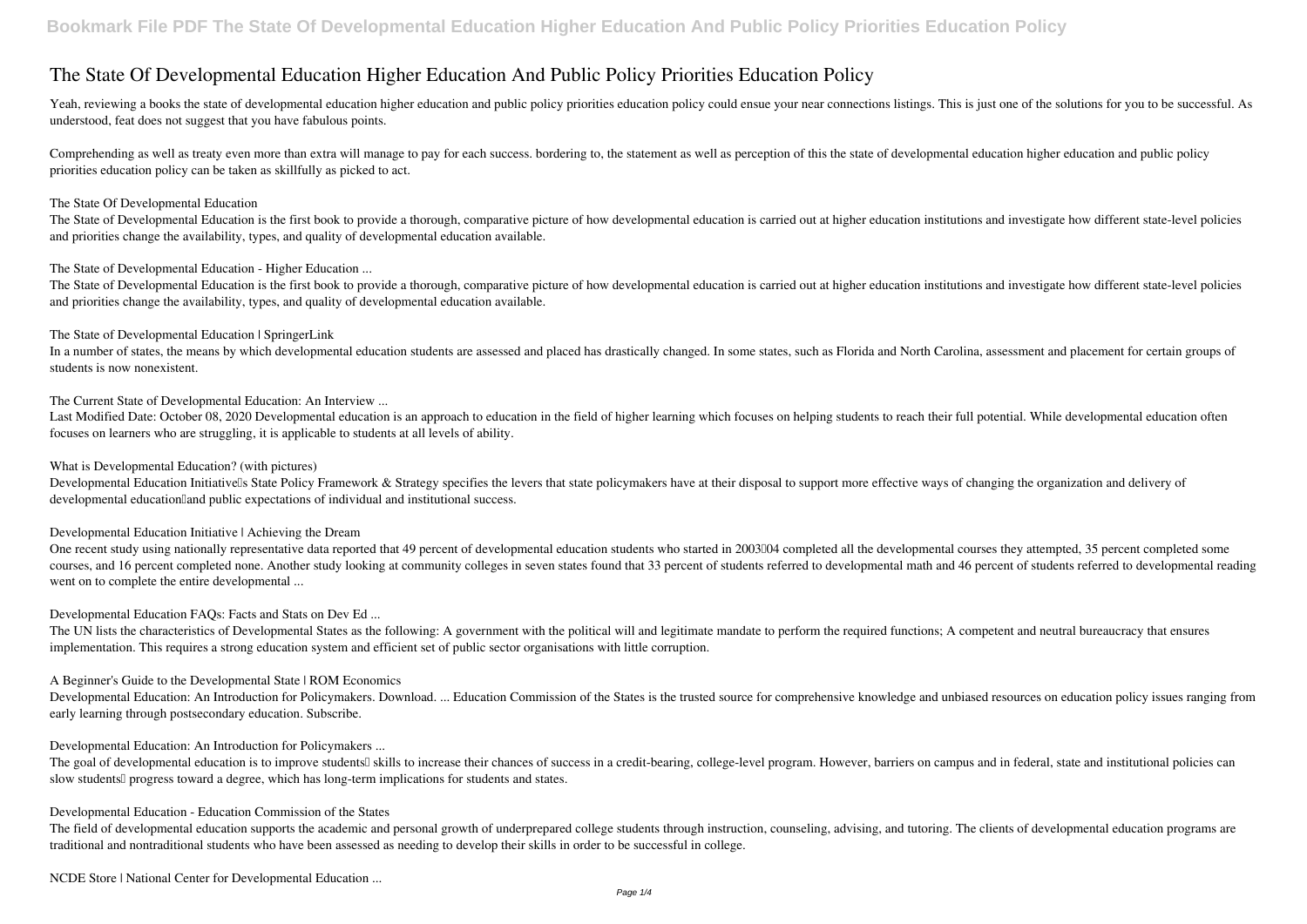Developmental education is not a new concept in higher education nor is it an educational model that has always been relegated to the lowest tiers of postsecondary education. 1 Approximately 76 percent of higher education institutions offer developmental courses and 94 percent of institutions with high enrollments of students of color likewise provide developmental instruction. 2 As Merisotis and Phipps suggest, [Ithose halcyon days when al students who enrolled in college were adequately ...

#### *A History of Developmental Education | SpringerLink*

Among all first-year undergraduates in the United States for the 2011-12 academic year, about one- third reported they enrolled in at least one developmental course, and among community college students, this proportion is higher (approximately 40 percent).1For these students, developmental education may offer both an opportunity for academic enrichment and a barrier to college completion.

# *Developmental Education Challenges and Strategies for ...*

Development of state education. French educational history in the 19th century is essentially the story of the struggle for the freedom of education, of the introduction at the secondary level of the modern and scientific of learning, and, under the Third Republic, of the establishment of primary education at once secular and compulsory under the ages of 6 and 12.

Developmental state, or hard state, is a term used by international political economy scholars to refer to the phenomenon of state-led macroeconomic planning in East Asia in the late 20th century. In this model of capitali state has more independent, or autonomous, political power, as well as more control over the economy. A developmental state is characterized by having strong state intervention, as well as extensive regulation and planning term has subsequently been used to describ

Study Disability and Developmental Education at Flinders. Improve lives and realise potential. Develop the knowledge and skills to shape an inclusive society. Enjoy a highly sought-after career qualification in a growing s as a Developmental Educator and Positive Behaviour Support Practitioner. Grounded in a human rights approach ...

### *Education - Development of state education | Britannica*

Remedial education (also known as developmental education, basic skills education, compensatory education, preparatory education, and academic upgrading) is assigned to assist students in order to achieve expected competencies in core academic skills such as literacy and numeracy.

### *Remedial education - Wikipedia*

The State of Developmental Education is the first book to provide a thorough, comparative picture of how developmental education is carried out at higher education institutions and investigate how different state-level pol and priorities change the availability, types, and quality of developmental education available.

Developmental Education: Readings on Its Past, Present, and Future offers twenty-two selections on historical efforts to serve underprepared students, on the state of developmental education today, and on innovative practi and possible directions for the future. Compiled by Hunter R. Boylan, Director of the National Center for Developmental Education (NCDE) and a professor of Higher Education at Appalachian State University, and Barbara S. Bonham, a professor in the Department of Leadership and Educational Studies at Appalachian State University, each chapter also includes introductions and questions for discussion and reflection.

### *Developmental state - Wikipedia*

Development education definition: an area of study that aims to give pupils an understanding of their involvement in world... | Meaning, pronunciation, translations and examples

### *Development education definition and meaning | Collins ...*

Less than 25 percent of college students who take any developmental education courses earn a credential within eight years. Over the past three years, the six states in the Developmental Education Initiative have developed enacted unprecedented changes in policy and practice in an effort to reverse these dismal outcomes. "Ahead of the Curve" is the success story of these states--Connecticut, Florida, North Carolina, Ohio, Texas, and Virginia reform agendas, captured in this latest JFF report, are designed to help more students who are placed in to developmental education accelerate into credit-bearing college courses--and continue their momentum through to credentials with value. Working in concert, this dynamic network of states undertook bold reforms such as redesigning the delivery of remediation, improving the collection and use of student data to guide priorities and investment, and enacting outcomes-based funding to provide incentives for colleges to encourage innovative solutions to long-standing performance challenges. The achievements of these states are all the more noteworthy because they have occurred during extremely tough budgetary times and in the midst of significant research breakthroughs in community college best practices. [For the full report, "Ahead of the Curve: State Success in the

#### *Bachelor of Disability and Developmental Education*

known as the developmental state theory was used to explain the economic success of East Asian countries such as Japan, South Korea and Taiwan. The interest lies in the fact that these states were once considered underdeveloped and are now fully developed states just over two

# *A Developmental State in Africa*

Council of Developmental Education Associations,<sup>[]</sup> in which he explores the development and role of the councills leadership across organizations in the field. Arendalells chapter presents the IHistory of Supplemental Instruction (SI): Mainstreaming of Developmental Education, I offering a detailed account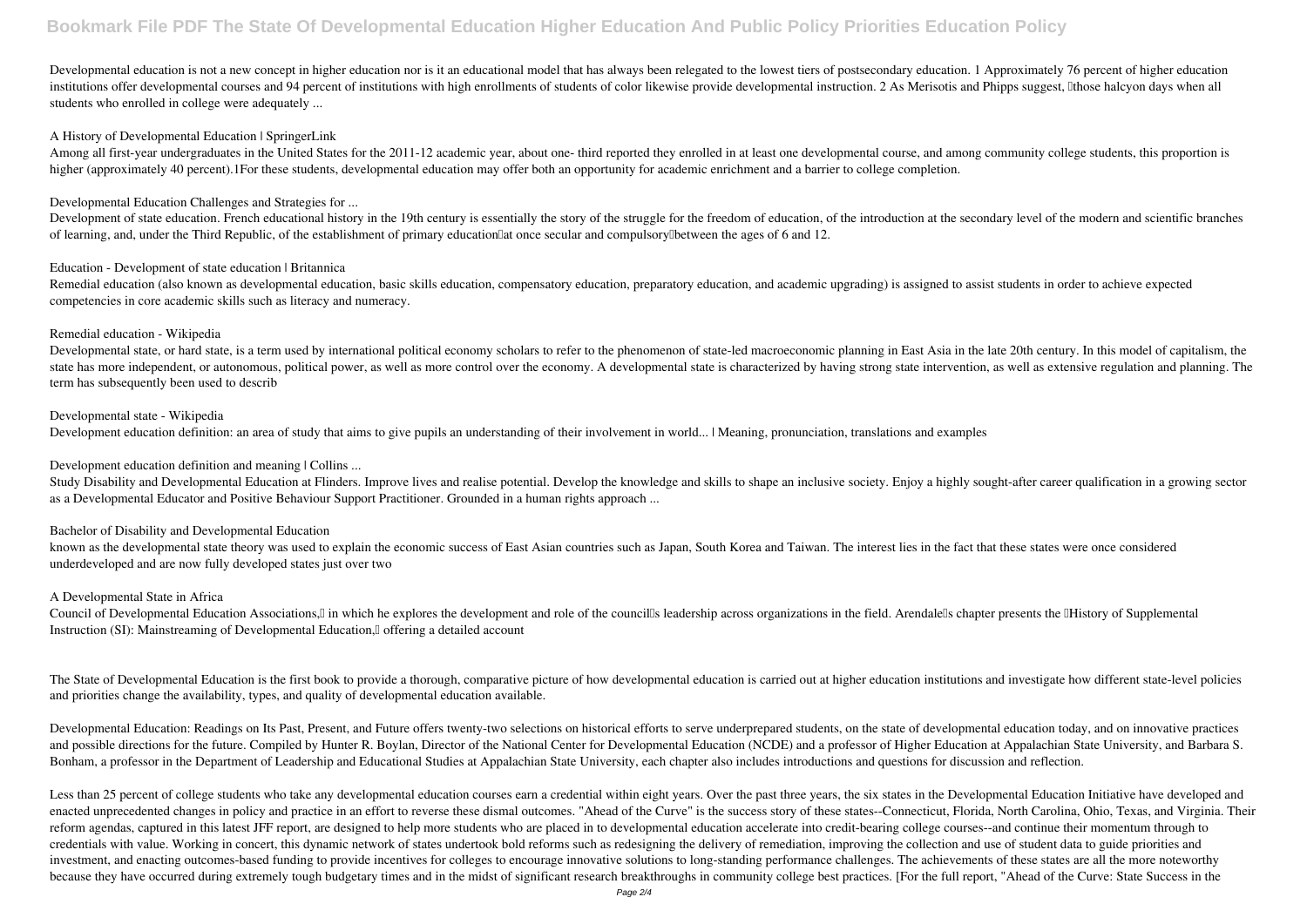# Developmental Education Initiative," see ED539874.].

The 16 chapters of this volume describe a wide variety of developmental programs intended to promote skill development and enhance academic performance for high-risk students at all levels of higher education. Following an introductory chapter by the editors, the chapters are: (1) "The Origin, Scope, and Outcomes of Developmental Education in the 20th Century" (Hunter R. Boylan and D. Patrick Saxon); (2) "Who Belongs in College: A Second Look" (Carlette J. Hardin); (3) "Transitions in Developmental Education: Interviews with Hunter Boylan and David Arendale" (Cheryl B. Stratton); (4) "Remedial/Developmental Education: Past, Present, and Future" (Milton G. Spann, Jr. and Suella McCrimmon); (5) "Provisionally Admitted College Students: Do They Belong in a Research University?" (Don T. Garnett and M.V. Hood III); (6) "Transitions in Developmental Education at the University of Georgia" (Jeanne L. Higbee and Patricia L. Dwinell); (7) "Developmental Education at a Public Research University" (Catherine Wambach and Robert delMas); (8) "A Charge to Developmental Educators: Ignite the Spark" (Rita Klein et al.); (9) "The Impact of a Course in Strategic Learning on the Long-Term Retention of College Students" (Claire E. Weinstein et al.); (10) "Integrating Critical Thinking into the Developmental Curriculum" (L Best); (11) "Metacognition: Facilitating Academic Success" (Cynthia M. Craig); (12) "Student Beliefs, Learning Theories, and Developmental Mathematics: New Challenges in Preparing Successful College Students" (Irene Mary Duranczyk and Joanne Caniglia); (13)"Mainstreaming Basic Writers: Chronicling the Debate" (Mary P. Deming); (14) "A Commentary on the Current State of Developmental Reading Programs" (Martha Maxwell); (15) "Establishing Personal Management Training in Developmental Education and First-Year Curricula" (Robert Nelson); and (16) "Increasing Efficiency and Effectiveness of Learning for Freshman College Students through Supplemental Instruction" (David Arendale). A concluding chapter is by the editors. (Individual chapters contain references.) (DB)

"As educators, we have to make the commitment to a very simple proposition: if we admit students to college, we should do everything possible to make sure they succeed. These remarks are not an indictment but a rallying ca We can do much better." With these words, Dr. Raymund Paredes, Texas commissioner of higher education, opened the May 3, 2010, Colloquium on State Policy Support for Developmental Education Innovation, a powerful example of the conversations that states and community colleges must have to accelerate the creation and scale-up of new ways to dramatically improve outcomes for students who test into developmental education. "The Rallying Call" summarizes the discussions at a May 2010 colloquium, hosted by the Texas Higher Education Coordinating Board, the Texas Association of Community Colleges, and Jobs for the Future (JFF). It brought together representatives from some of the state's most innovative colleges to discuss the state policies needed to support more effective developmental education programs. In spurring and supporting community college innovation aro developmental education, state policy represents a critical driver, and community college leaders recognize the strategic interaction between state policy and their own innovative efforts. Dr. Rey Garcia, executive directo Texas Association of Community Colleges, immediately responded to Commissioner Paredes' rallying call: "I accept the challenge that the commissioner gave us. The college presidents accept that challenge and we will work together to find solutions." With those words, Commissioner Paredes and Dr. Garcia set a tone of high expectations for a daylong meeting of developmental education professionals that was honest about the issues, focused on results, and committed to the success of Texas students. Far too many students enter higher education without the reading, writing, and math skills they need to succeed in college. In Texas, only 22 percent of high school graduates are ready for college. For many reasons, a number of developmental education programs are not very effective, even though they are specifically designed to prepare entering college students who are not yet ready postsecondary education. The results are both clear and devastating: far too many students never complete college at a time when they need more than basic skills to support themselves and their families, and when the nation needs them to be highly skilled for the good of the economy. College completion rates for low-income students and students of color are disproportionately low, thereby worsening existing gaps in educational achievement and socioeconomic status. (Contains 9 endnotes.).

The field of higher education faces many barriers in providing quality education to students, with educating underprepared students as one of the most challenging and complex (Parker, 2007). Although developmental educatio may have found a permanent home in community colleges exclusively, the greater concern is not the location of remediation education, but rather the impact on student success (Parker, Bustillos & Behringer, 2010). Until students arrive at higher education institutions academically prepared to be successful in college-level courses, developmental education will continue to be a critical mission of community colleges (CCA, 2012). Too many students are lost in the developmental education pipeline, unable to progress into college-level courses or finish requirements to earn a credential (CCA, 2012). Attempting to increase student success at the community coll level, the Tennessee Board of Regents (TBR) implemented new guidelines streamlining how remediation is provided. Even with standardized guidelines, questions emerged regarding how developmental education is delivered on individual campuses, perceptions of program effectiveness, and the impact on student grades and progression rates. The purpose of current study was to conduct a state-wide evaluation of learning support delivery methods in thirteen community colleges across the state of Tennessee. Additionally, the study sought to understand how learning support is delivered, perceptions of key stakeholders, and overall effectiveness of learning support in r to student success indicators such as grades and progression. A mixed methods approach was utilized to collect qualitative and quantitative measures from learning support coordinators and faculty members. Student success was evaluated through system-wide archival student data from the Fall 2015 cohort. The results from this study can shed light on what is happening on individual community college campuses in terms of student success. Stakehold at both the institution level and state level will gain data to inform policy and procedure mandates driving student success initiatives. Findings from the study could potentially be used to increase academic success in both developmental education and college-level courses, ultimately enhancing progression of students and expand the number of students successfully earning a credential in the State of Tennessee.

This comprehensive handbook has brought together the leading practitioners and researchers in the field of developmental education to focus on the developmental learning agenda. This work advocates a process approach to education where learners were characterized in terms of specific behavioral areas. Learning style differences are recognized, along with the premise that learning occurs at different rates. Alternative learning settings like industrial education centers and alternative learning centers provide a focus, for which lifelong learning is viewed as a matter of survival for American employees and employers. Handbook of Developmental Education begins with a description of the developmental process as a holistic approach to the development of the whole person. The emotional state of the individual is of critical importance. Curriculum theory is addressed, followed by information on learning centers and human factors research. Educators and educational researchers will find a wealth of material in this volume.